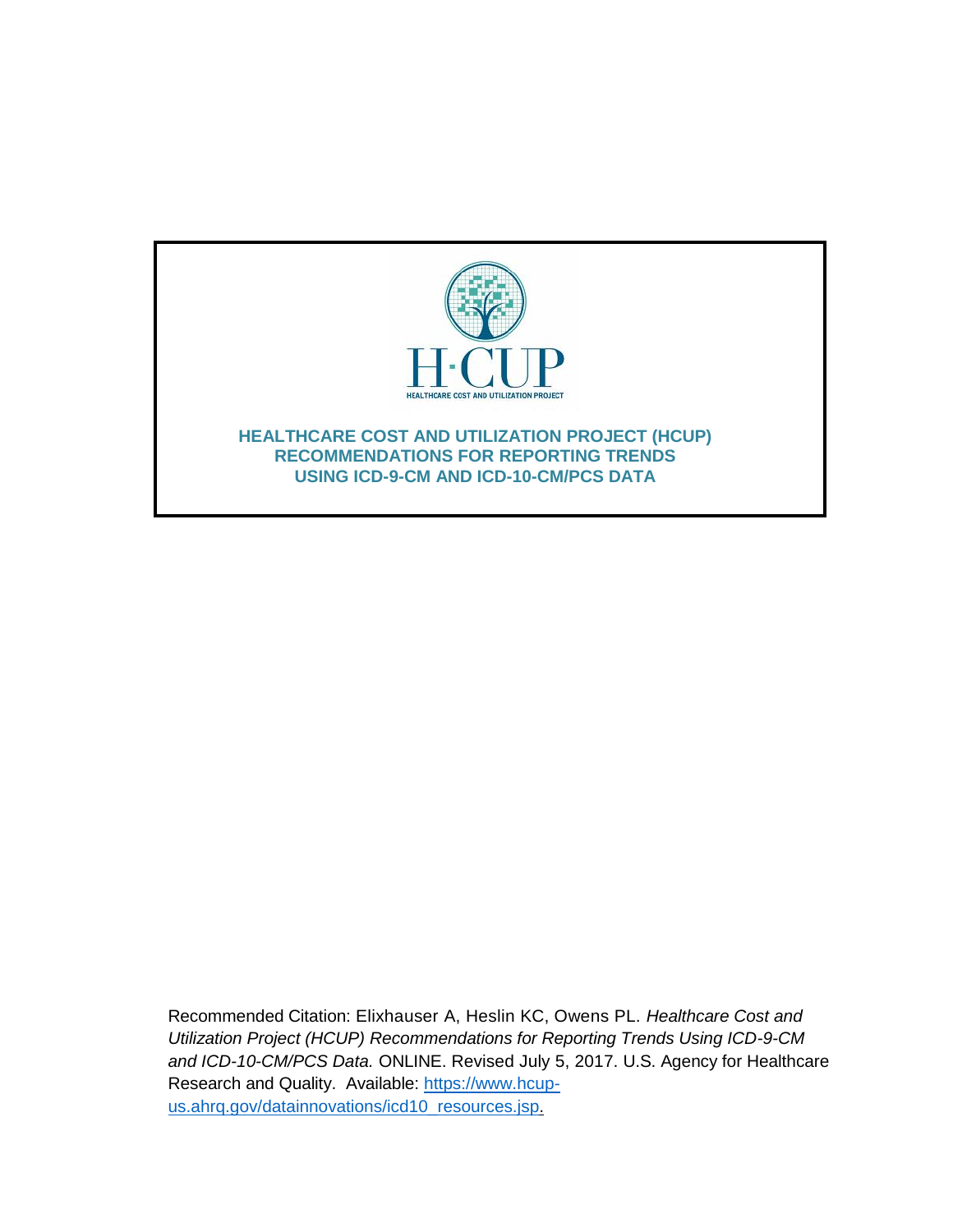## **RECOMMENDATIONS FOR REPORTING TRENDS USING ICD-9-CM AND ICD-10-CM/PCS DATA**

The Healthcare Cost and Utilization Project (HCUP) has developed recommendations for reporting statistics (e.g., counts, rates, averages) that are based on HCUP data with a mixture of ICD-9-CM and ICD-10-CM/PCS codes. <sup>1</sup> These recommendations apply to calendar year 2015 data (which includes both ICD-9-CM and ICD-10-CM/PCS codes), as well as reporting trends that span the October 1, 2015 transition date (before and after the introduction of ICD-10- CM/PCS).

ICD-10-CM/PCS was implemented in the U.S. on October 1, 2015, thus administrative data that are annual, calendar-year files that span the transition dates, such as the 2015 HCUP databases include both coding schemes:

- Nine months of data with ICD-9-CM codes (Jan 1, 2015 to September 30, 2015)
- Three months of data with ICD-10-CM/PCS codes (October 1, 2015 to December 31, 2015).

Table 1 lays out recommendations for using 2015 HCUP databases that contain both ICD-9-CM and ICD-10-CM/PCS codes, depending on the purpose of the analysis.

These same recommendations apply to reporting trends across years that include both ICD-9- CM and ICD-10-CM/PCS codes.

The HCUP team is continuing to conduct analyses on the impact of the ICD-10-CM/PCS coding system on the examination of trends in health care in the United States. The most recent reports and guidance for doing analysis with ICD-10 data can be accessed on the HCUP-US Web site under [ICD-10-CM/PCS Resources.](https://www.hcup-us.ahrq.gov/datainnovations/icd10_resources.jsp)

 $\overline{a}$ 

<sup>1</sup> ICD-9-CM: International Classification of Diseases, Ninth Revision, Clinical Modification; ICD-10- CM/PCS: International Classification of Diseases, Tenth Revision, Clinical Modification/Procedure Coding System.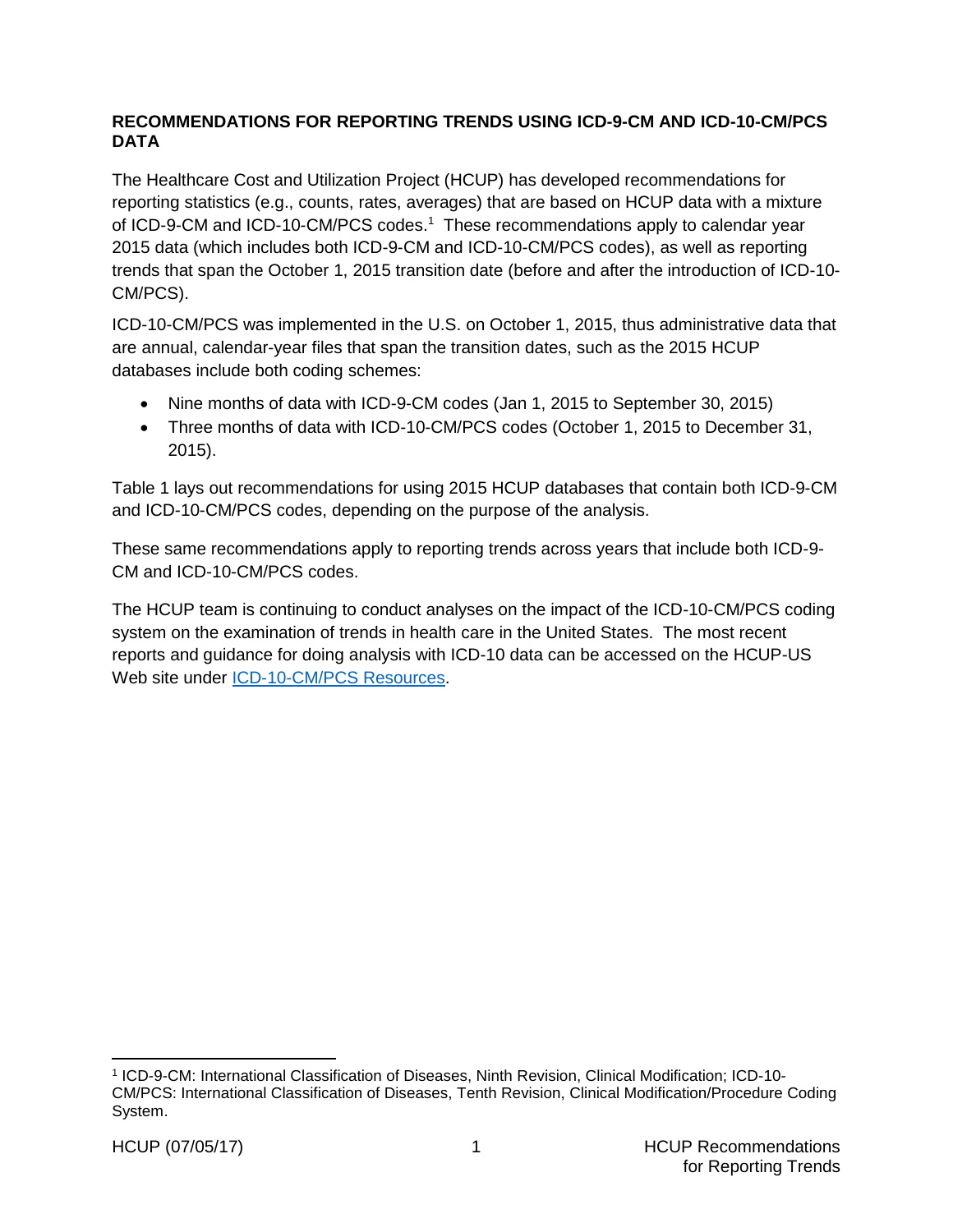| Do Analyses Focus on                                                                                          |                                                                                                                                                                                                                                                                                                                                                                                                                                                                                                                                                                                               |
|---------------------------------------------------------------------------------------------------------------|-----------------------------------------------------------------------------------------------------------------------------------------------------------------------------------------------------------------------------------------------------------------------------------------------------------------------------------------------------------------------------------------------------------------------------------------------------------------------------------------------------------------------------------------------------------------------------------------------|
| <b>Diagnoses or Procedures?</b>                                                                               | <b>Recommendation</b>                                                                                                                                                                                                                                                                                                                                                                                                                                                                                                                                                                         |
| Yes-Analysis is based on<br>diagnosis and procedure<br>codes (i.e., uses ICD-9-CM<br>and ICD-10-CM/PCS codes) | The first step should be to analyze the data by discharge<br>quarter (HCUP data element: DQTR) to determine whether<br>there is discontinuity in the categorization because of the<br>transition from ICD-9-CM (in DQTR=1-3) to ICD-10-<br>CM/PCS (DQTR=4).<br>Based on this analysis, if there is a discontinuity across the<br>two coding systems in the frequency of cases within a<br>diagnosis or procedure code or category of codes, report<br>data in a way that acknowledges the discontinuity.                                                                                      |
|                                                                                                               | Example 1: Report fourth quarter data separately<br>from the previous three quarters of data. This<br>approach is demonstrated in the <b>HCUP Fast Stats</b><br>online tool that visually separates information in<br>figures that cross coding schemes.                                                                                                                                                                                                                                                                                                                                      |
|                                                                                                               | Example 2: Report information from only one coding<br>scheme. This approach will be taken by the National<br>Healthcare Quality and Disparities Report <sup>b</sup> for<br>reporting 2015 estimates for the AHRQ Quality<br>Indicators using only the ICD-9-CM data in the first 9<br>months of 2015 data. Although the number of<br>discharges or visits will not be an annual number,<br>rates (e.g., per 100,000 population) can be produced<br>by multiplying the denominator (the population<br>estimate) by 0.75 to reflect that only three-quarters of<br>the numerator data are used. |
|                                                                                                               | If there is no apparent discontinuity in the number of cases<br>from the $3^{rd}$ to the $4^{th}$ quarter, it is reasonable to report an<br>annual statistic using all four quarters of 2015 data, but<br>acknowledge that the coding of the underlying conditions<br>and procedures changes during the time period and was<br>examined prior to reporting an annual result.                                                                                                                                                                                                                  |
|                                                                                                               | For 2015 data that include nine months of ICD-9-CM and<br>three months of ICD-10-CM/PCS, it is reasonable to report<br>annual statistics based on a full 2015 calendar year of data<br>when reporting national or State-level information overall or                                                                                                                                                                                                                                                                                                                                          |
| No-Analysis is not based on                                                                                   | when reporting by expected payer or other patient or                                                                                                                                                                                                                                                                                                                                                                                                                                                                                                                                          |
| diagnosis or procedure                                                                                        | hospital characteristics (i.e., ICD-9-CM and ICD-10-CM/PCS                                                                                                                                                                                                                                                                                                                                                                                                                                                                                                                                    |
| codes                                                                                                         | codes are not used)                                                                                                                                                                                                                                                                                                                                                                                                                                                                                                                                                                           |
|                                                                                                               | Similarly, when doing analysis that spans years (e.g., 2014-<br>2016) that include both ICD-9-CM and ICD-10-CM/PCS, but<br>that do not use diagnosis or procedure codes, it is<br>reasonable to report statistics without any further evaluation.                                                                                                                                                                                                                                                                                                                                             |

## **Table 1. Recommendations for Reporting Statistics Using Data that Include both ICD-9- CM and ICD-10-CM/PCS Codes**

Abbreviations: AHRQ, Agency for Healthcare Research and Quality; HCUP, Healthcare Cost and Utilization Project; ICD-9-CM: International Classification of Diseases, Ninth Revision, Clinical